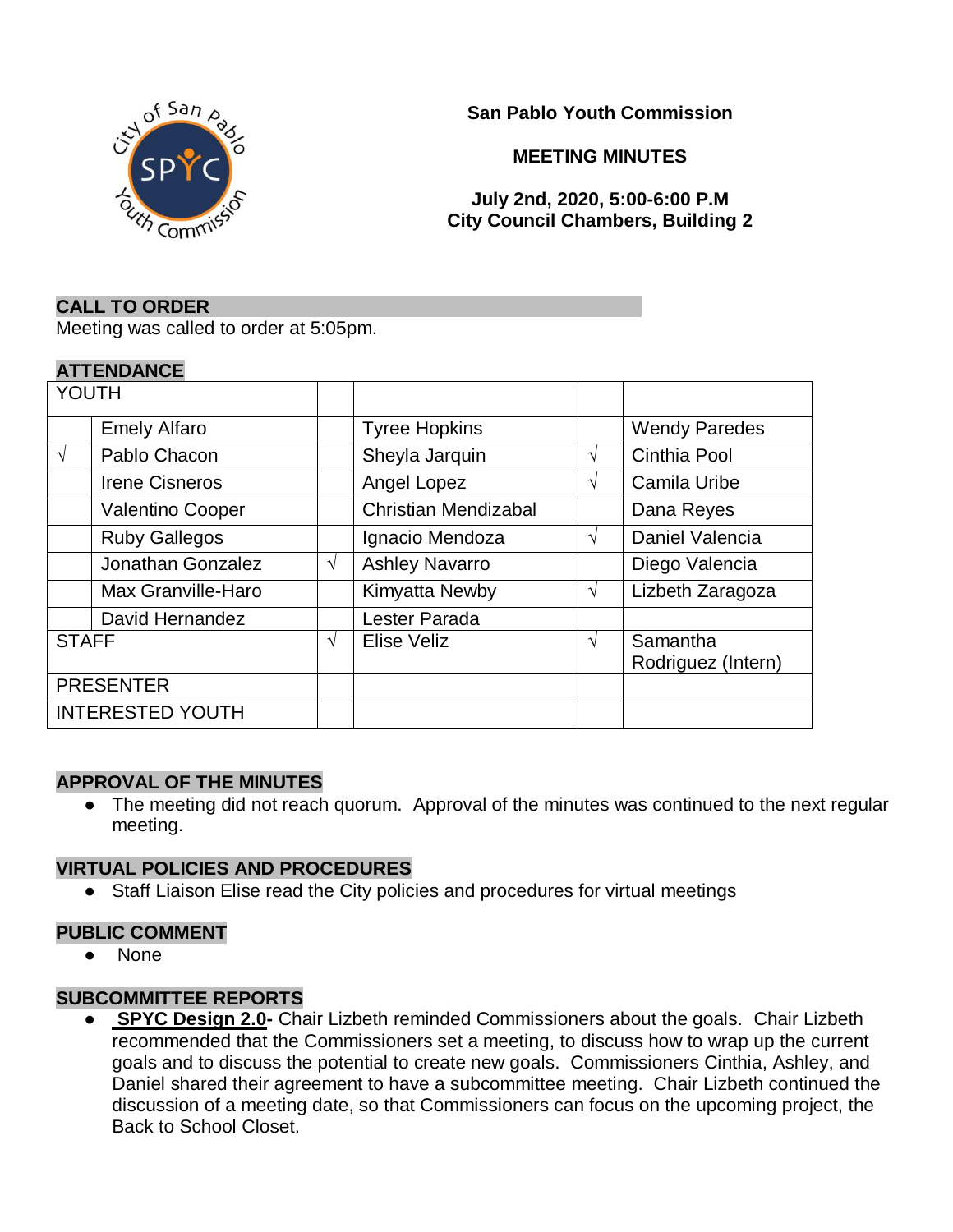● **Back to School Closet-**Chair Lizbeth informed the Commission that nobody attended the subcommittee meeting that was held on Tuesday, June 23<sup>rd</sup>, on Zoom. Lizbeth stressed the importance of SPYC participation in planning for this event. Vice Chair Camila talked about last year's event. A new subcommittee meeting date was set for Tuesday, July  $7<sup>th</sup>$ , from 5-6pm, on Zoom.

# **OLD BUSINESS**

**Saying Goodbye to Building 6-Chair Lizbeth informed the Commissioners that on Tuesday,** June 23rd, Elise handed out ice-cream and popsicles at Building 6. Commissioners Kimyatta and Tyree attended. Staff Liaison Elise announced that City Staff have moved to the New City Hall Building, but the building has not opened to the public yet. Commissioner Daniel asked where the new building is located.

## **NEW BUSINESS**

- **SPYC Appointments by Council –** Chair Lizbeth informed Commissioners that their appointments have ended. Staff Liaison Elise shared an updated roster. Chair Lizbeth inquired about Commissioners who are seeking reappointment. Chair Lizbeth opened discussion on whether the Commissioners should create a presentation for their appointments. Treasurer Cinthia asked if Commissioners have enough time for creating a presentation. Commissioner Pablo asked questions about previous presentations. Commissioners do not feel comfortable with presenting to Council at this time. Staff Liaison Elise will support the Commission by requesting a date for appointments.
- **SPYC Summer Newsletter -** Chair Lizbeth informed the Commission that Public Relations Officer Tyree is working on the Newsletter, but has not sent updates. Commissioners will ask Tyree to complete the Summer Newsletter.
- **Youth Summit** Chair Lizbeth opened up discussion for ideas of how to move forward with the Youth Summit. Staff Liaison Elise noted that the Commissioners have a year to spend the funds for the Youth Summit. Elise also recommended that they should hold a future subcommittee meeting to discuss how to move forward with the Youth Summit. Chair Lizbeth continued the discussion.
- **Treasurer Report** Treasure Cinthia provided an update on the Commissioners' annual budget, informing Commissioners that the supplies budget:  $$7,000$ , meeting food budget: \$3,600, Back to School Closet budget: \$1,000, and Youth Summit budget: \$5,000.

## **ANNOUNCEMENTS**

- Virtual Youth Programs at RYSE A flyer was shared.
- Survey for Reopening the West Contra Costa Unified School District A flyer and survey link was shared.

## **NEXT MEETING :** Thursday, July 16th, 2020

• **TOPICS**- Chief of San Pablo Police interested in presenting to SPYC. Commissioners are interested in receiving a presentation. Staff Liaison Elise will reach out to Chief. Travis Union is interested in providing Commissioners with a youth finance presentation. Commissioners Daniel and Cinthia shared information about Travis Credit Union and how they help youth through Mad City Money Event. Commissioners are interested in receiving a presentation. Staff Liaison Elise will reach out to Anthony Volkar.

## **MEETING ADJOURNED**

The meeting was adjourned at 5:54pm